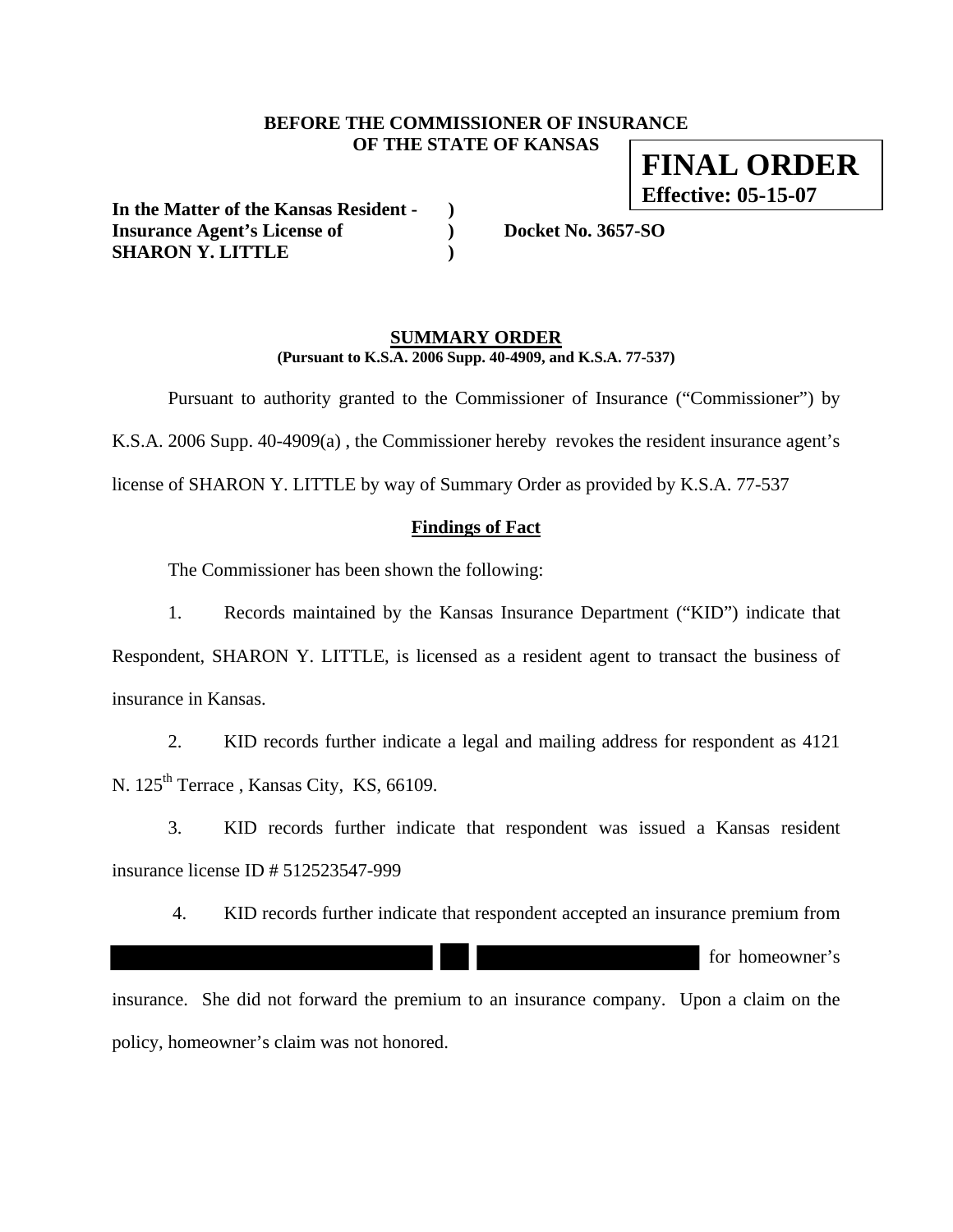#### **Conclusions of Law**

5. The Commissioner has jurisdiction over Respondent as well as the subject matter of this proceeding and such proceeding is held in the public interest.

6. The respondent improperly withheld, misappropriated or converted moneys received in the course of doing insurance business.

#### **Applicable Law**

7. K.S.A. 2006 Supp. 40-4909a provides in relevant part: ". . . the commissioner may: . . . revoke . . any license issued under this act if the commissioner finds that the applicant or license holder has: (4). improperly withheld, misappropriated or converted any moneys or properties received in the course of doing insurance business .

8. Based on the facts and circumstances set forth herein, it appears that the use of summary proceedings in this matter is appropriate, in accordance with the provisions set forth in K.S.A. 77-537(a), in that the use of summary proceedings does not violate any provision of law and the protection of the public interest does not require the KID to give notice and opportunity to participate to persons other than the respondent, SHARON Y. LITTLE.

**IT IS THEREFORE ORDERED BY THE COMMISSIONER OF INSURANCE THAT** the non-resident insurance agent's license of SHARON Y. LITTLE is hereby REVOKED, effective the effective date of this order.

**IT IS FURTHER ORDERED** that respondent SHARON Y. LITTLE shall CEASE and DESIST from the sale, solicitation or negotiation of insurance and/or receiving compensation deriving from the sale, solicitation or negotiation of insurance conducted after the effective date of this order.

2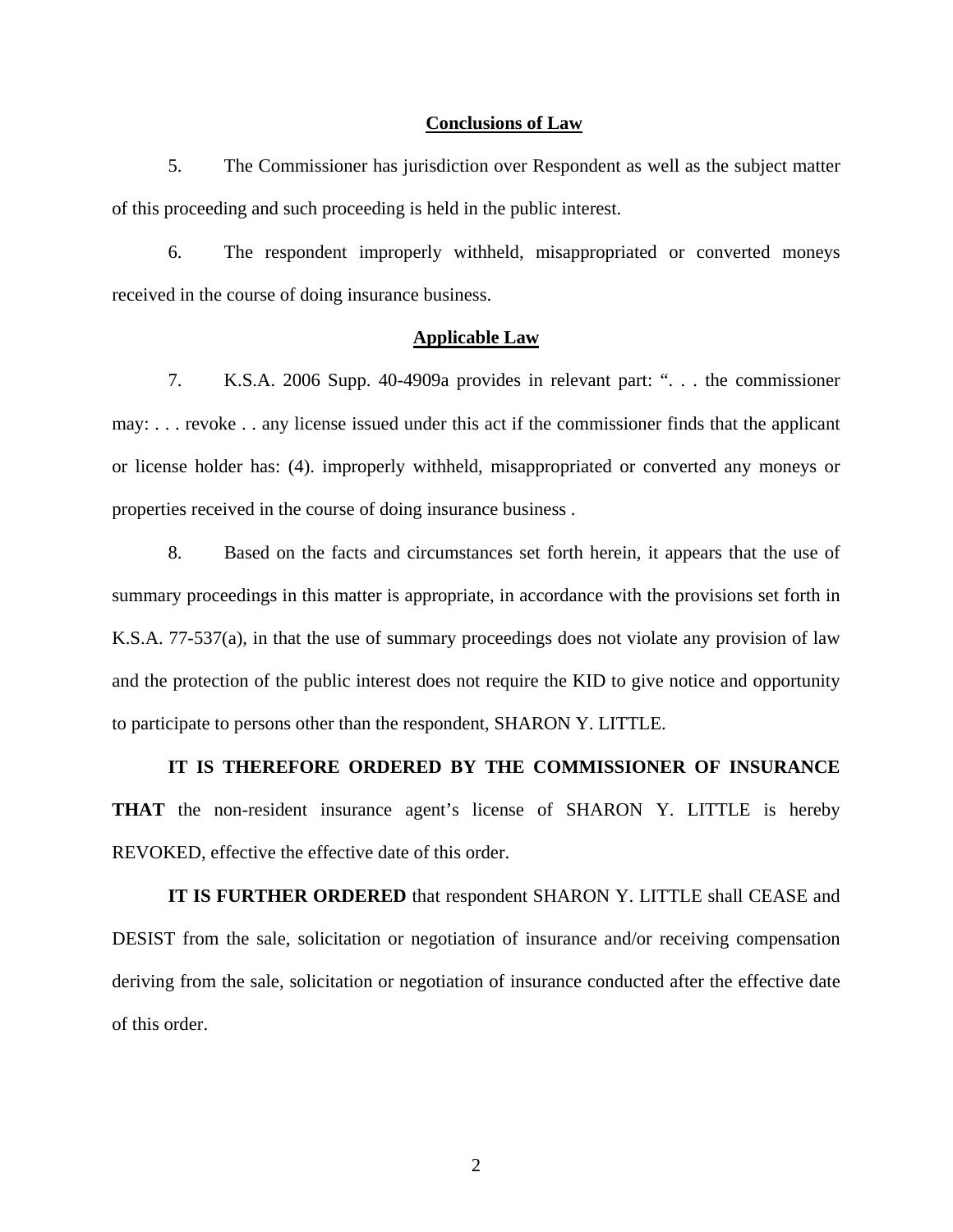# **Notice of Right to Hearing or Appeal**

You are entitled to a hearing pursuant to K.S.A. 77-537, the Kansas Administrative Procedure Act. If you desire a hearing, you must file a written request for a hearing with:

> John W. Campbell, General Counsel Kansas Insurance Department 420 S.W. 9th Street Topeka, Kansas 66612.

This request must be filed within fifteen (15) days from the date of service of this Order.

If you request a hearing, the Kansas Insurance Department will notify you of the time and place of the hearing and information on the procedures, right of representation, and other rights of parties relating to the conduct of the hearing, before commencement of same.

If a hearing is not requested in the time and manner stated above, this Order shall become effective as a Final Order upon the expiration of time for requesting a hearing, pursuant to K.S.A. 77-613. In the event that you file a petition for judicial review, pursuant to K.S.A. 77- 613(e), the agency officer to be served on behalf of the Kansas Insurance Department is:

> John W. Campbell, General Counsel Kansas Insurance Department 420 S.W. 9th Street Topeka, Kansas 66612.

 **IT IS SO ORDERED THIS \_\_27th\_\_ DAY OF APRIL, 2007, IN THE CITY OF TOPEKA, COUNTY OF SHAWNEE, STATE OF KANSAS.** 



 $\angle$ s/ Sandy Praeger $\angle$ 

Sandy Praeger

Commissioner of Insurance